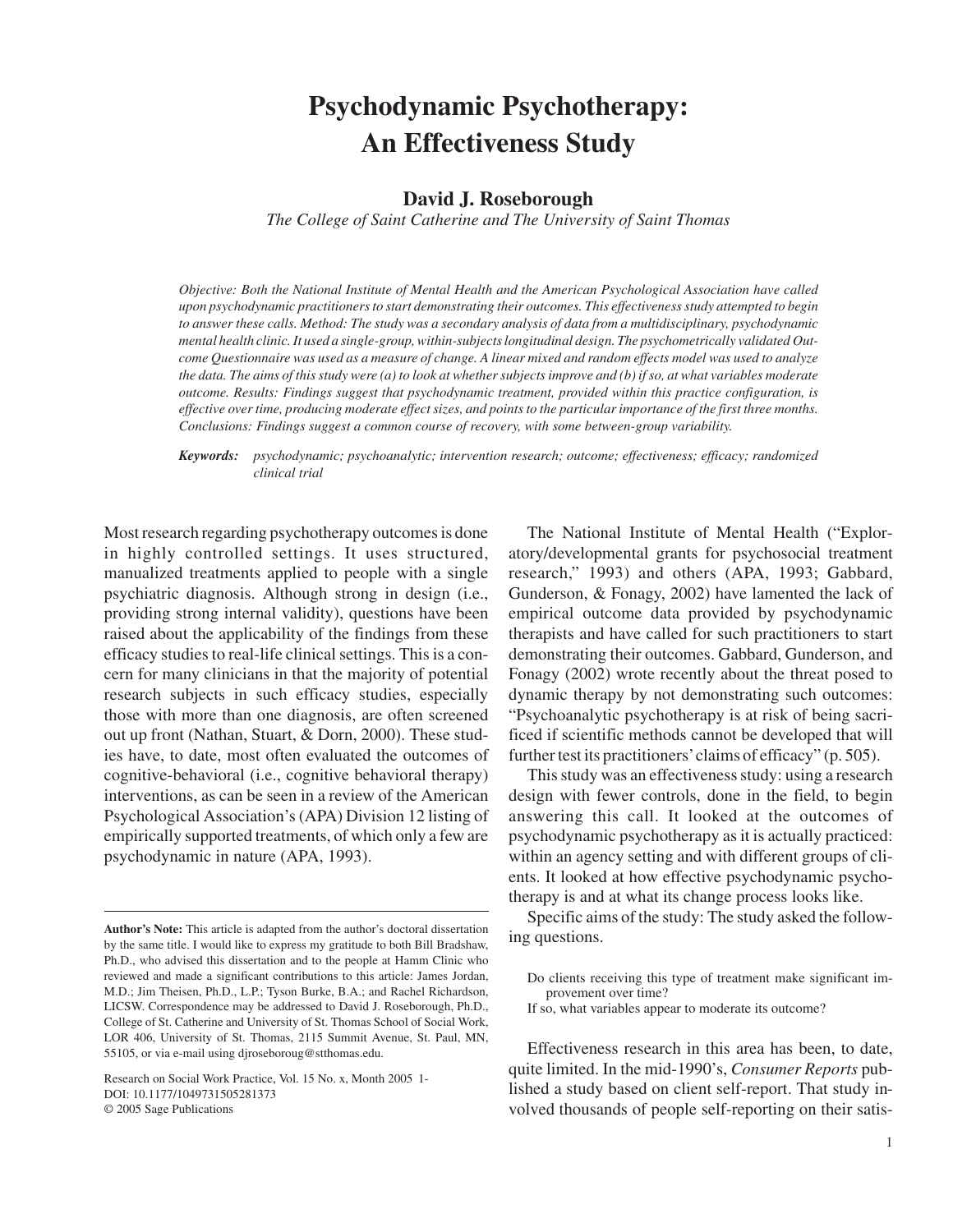faction with their own psychotherapy but did not look at symptom change per se. In fact, its author (Seligman, 1995) called for the next research in this area to look beyond such self-report and to use more empirical measures of symptom change. This study attempted to do just that.

#### **Psychodynamic Psychotherapy Evaluation**

Psychodynamic psychotherapy is one of the most commonly practiced forms of therapy (Anderson & Lambert, 1995; Doidge, 1999; Gunderson & Gabbard, 1999; Svartberg & Stiles, 1991; Vaughan et al., 2000) and yet one of the least researched. Despite its being widely practiced, this form of therapy has historically avoided evaluation (Doidge, 1999; Gabbard, Gunderson, & Fonagy, 2002; Sandell, Bloomberg, Lazar, & Carlsson, 2000). Dynamic practitioners have historically claimed efficacy for their treatments by referring to case studies (i.e., Wallerstein's *Forty-two lives in treatment: A study in psychoanalysis and psychotherapy* in 1986), often pointing to changes observed exclusively from the analyst's perspective. Others have asserted that dynamic therapy's outcomes are beyond measurement (i.e., involving internal, personality or structural change not easily or at all able to be quantified). Still others have called their practice an art more than a science and thus not open to empirical evaluation (Stone, 1997). Doidge puts the sentiment of many of his colleagues concisely: "We reject empirical outcome research" (p. 674).

This historic stance, however, is gradually changing, with psychoanalytic leaders themselves calling for more empirical research. Freedman, Hoffenberg, Vorus, and Frosch (1999) note, "Psychoanalysis finds itself not in a situation of crisis, but surely in one of reorganization" (p. 741). Kernberg (1991) raises the concern that by having avoided research, "our psychoanalytic institutes are characterized by an atmosphere of indoctrination rather than of free scientific exploration" (p. 55). By this he means that psychoanalysis is at risk of being taught as an ideology, as a closed system not open to the challenges or correctives scientific inquiry might bring. In so doing, he is echoing an older criticism of psychoanalysis brought originally by philosopher of science Karl Popper, who rejected psychoanalysis as a closed or circular system not open to the scrutiny of science (Popper, 1963).

Kernberg also calls for psychoanalytic schools not to be free-standing but to join with universities in the spirit of holding psychoanalytic concepts up to scientific scrutiny (p. 57-58) and points to the risk of the field's stagnation by failing to do so (p. 61). He ultimately hopes for the field to become more scientific: to test and to ground its

assertions in science (p. 61). He is not alone in this desire. Other leaders within psychoanalysis such as Gabbard and Gunderson (1999) are acknowledging the need now to evaluate its outcomes empirically (see also Barber & Lane, 1995; Doidge, 1999; Sandell et al., 2000).

#### **METHOD**

## **Sample**

Participants  $(n = 164)$  were all adult outpatients in psychodynamic psychotherapy, as offered by this clinic. Thirty different treating therapists were represented in this sample. Treating therapists were primarily masterlevel social workers and psychologists. Most subjects were seen for just longer than a year, averaging 64 sessions, although with a large degree of variation (*SD* = 44.6). The total number of sessions ranged between 4 and 237 sessions. Most subjects were seen somewhere between 20 and 100 sessions, usually with one time a week as the standard of care. Approximately a third (31%) of these clients reported a planned termination, whereas  $44\%$  of these clients simply withdrew. Sixteen percent ended because of their therapist's internship ending. The rest ended for other reasons, including a group ending, being referred out, or for unidentified reasons.

Clients ranged in age between 20 and 83. The mean age for a client in this sample was 38 (*SD* = 12.00). The majority of clients were female (60%). In keeping with national samples, the majority were on medication at some point during their therapy. Total, 68% used medication during their therapy, whereas 32% did not. This is a higher percentage than the national average of 62% (Olfson, Marcus, Druss, & Pincus, 2002) and may be accounted for by the clinic having psychiatrists on staff, in house, and by its strongly interdisciplinary model.

Just under one half (45%) of subjects had one or more comorbid disorders, whereas just more than half (51%) were diagnosed with a single presenting diagnosis (4% of this data was missing). The vast majority of these diagnoses were Axis I diagnoses (i.e., clinical syndromes), with only a small number of people presenting with an adjustment disorder or V-Code  $(n = 19)$  or personality disorder  $(n = 3)$  as primary diagnoses. Fourteen subjects  $(8.5\%)$ presented, although, with a personality disorder as part of their overall diagnosis. Initial presenting diagnoses can be broken down according to major depression  $(n = 49)$ , dysthymia ( $n = 43$ ), mood-other ( $n = 19$ ), anxiety ( $n = 22$ ), adjustment disorders or V-codes ( $n = 19$ ), and other (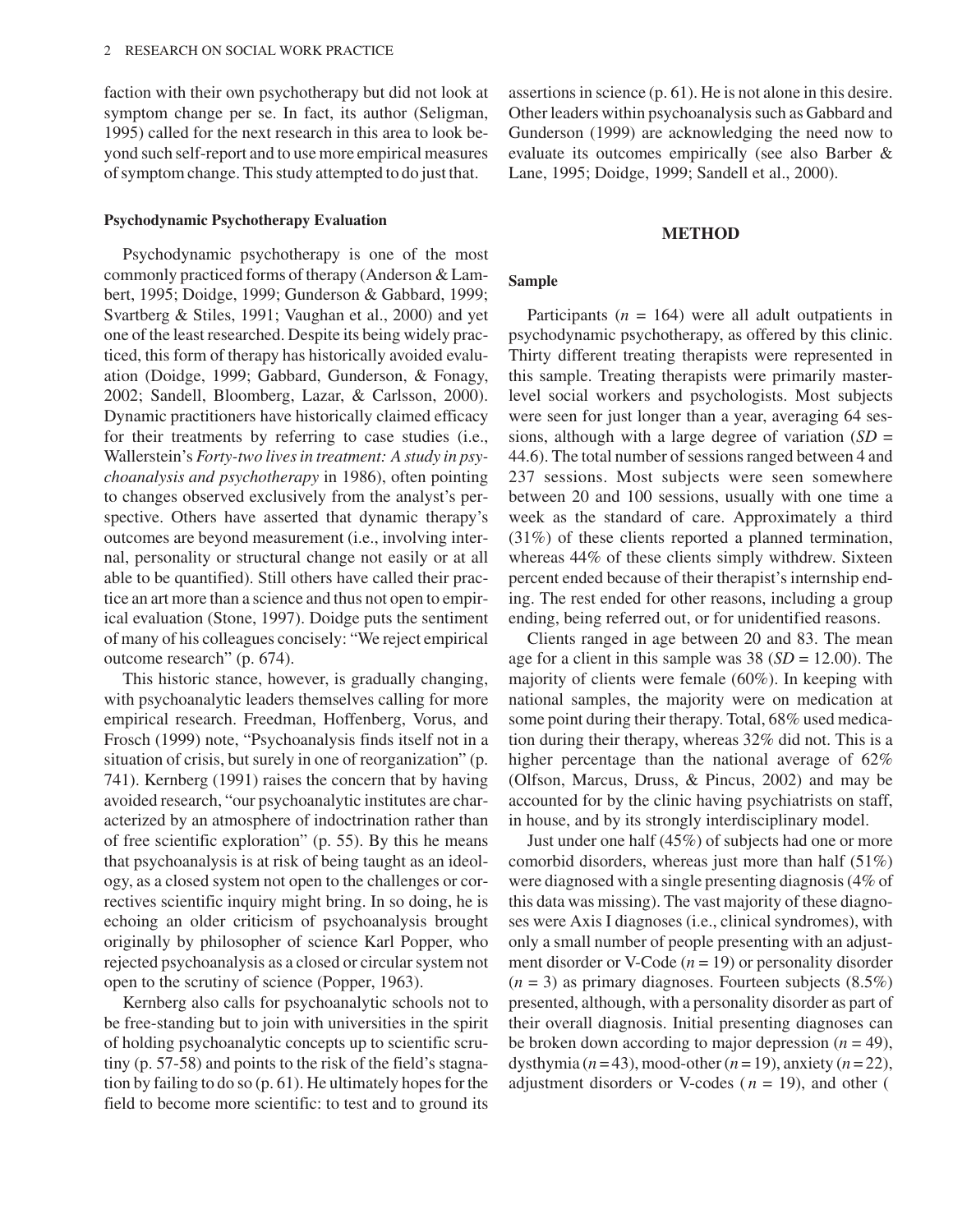**Table 1:** OQ Sample Scores in Relation to National Norms

|                               | Clinic's Mean | <b>National Mean</b> |
|-------------------------------|---------------|----------------------|
| OQ total                      | 82.09         | 83.09                |
| OQ symptom distress           | 47.62         | 49.40                |
| OQ interpersonal relationship | 20.09         | 19.68                |
| OQ social role                | 14.46         | 14.01                |

NOTE: OQ = Outcome Questionnaire.

consisting of alcohol dependence, eating disorders, etc., with  $n = 6$ ).

Clients'initial presentations were also in keeping with national norms for adult outpatients entering mental health settings (see comparison table below). The presenting scores were as follows.

#### **Treatment Conditions**

*Setting*. Hamm Memorial Psychiatric Clinic is an adult, outpatient mental health center located in St. Paul, Minnesota. It is a multidisciplinary clinic, employing eight social workers, five psychologists, and three psychiatrists. The clinic provides both psychodynamic psychotherapy as well as psychiatric consultation, with or without medication management. It does not offer medication management apart from psychotherapy. That is, all clients receiving medication at the clinic are currently clients in therapy at the clinic. Services are offered along a sliding scale. The clinic also provides clinical training for graduate level psychologists, psychiatrists, and social workers as an integral part of the clinic's practice structure (i.e., its service and training milieu). It also provides continuing education in psychodynamic topics for mental health practitioners already in practice in the metropolitan area.

#### **Procedures**

Staff therapists consist of graduate level psychologists and social workers, all of whom are educated at either a master's or doctoral level and all of whom have significant training and experience in this relationship-focused model of psychotherapy, including continuing training and education through the clinic itself. Many are graduates of the clinic's training program and several teach the cohort of 8 to 10 interns and residents within the clinic at any given time, in addition to their practice. Treating therapists are Caucasian  $(n = 10)$ , Hispanic  $(n = 2)$ , and African American  $(n = 1)$ . Most of the practitioners are

women  $(n = 11)$ , whereas five are men. The clinic employs three psychiatrists, who are trained as psychotherapists. Clinic administrators are similarly clinicians and carry a case load as part of their clinic duties. The clinic's work is strongly cross-disciplinary. Clients are considered clinic clients. Social workers, psychologists, and psychiatrists have input into cases during weekly group supervision.

Practitioners use an approach that is generally consistent with the principles described by Gabbard (2000) in his book *Psychodynamic Psychiatry*. This model is based on both a descriptive (i.e., DSM-IV) and relational diagnosis (understood as the impact of both past and present relationships), the fostering of a strong working alliance, the use of the therapeutic experience as a corrective one, the exploration of transference, and the positive use of the therapy relationship in general. This therapeutic relationship is seen as something that is gradually internalized by the client. It occurs along a supportive-expressive continuum, and careful attention is given to both resistance and to the client-therapist interaction (Gunderson & Gabbard, 1999). The clinic draws heavily on both (a) attachment and (b) object relations as its core theoretical underpinnings. The clinic estimates the cost of this intervention at \$2,645.00 per course of therapy (this estimate assumes a 23 session intervention, the clinic's average, at a cost of \$115.00 per session).

## **Outcome Measure**

*Measure*. The study used the Outcome Questionnaire (OQ-45.2) (Lambert, Gregersen, Brulingame, & Marush, 2004; Lambert et al., 1996). The OQ is a 45 item clientadministered questionnaire developed specifically to measure outcomes relevant to dynamic therapy. It uses a 5-point scale. The OQ provides both an overall score as well as three subscales or domain scores: (a) symptom distress (how the person feels inside, the level of distress symptoms cause), (b) interpersonal relations (how the person gets along with others), and (c) social role (how the person functions in terms of important life tasks). The instrument has been normed on several community samples, including the psychiatrically well, clients of employee assistance programs, clients in outpatient mental health therapy, and with psychiatric inpatients. It has also been tested across gender, race, and with various ethnicities. It includes a cut-off score that differentiates normal community samples from symptomatic and impaired clinical samples as well as a way to calculate clinically significant change (i.e., versus a full recovery) on all four scales. The OQ has been tested for both internal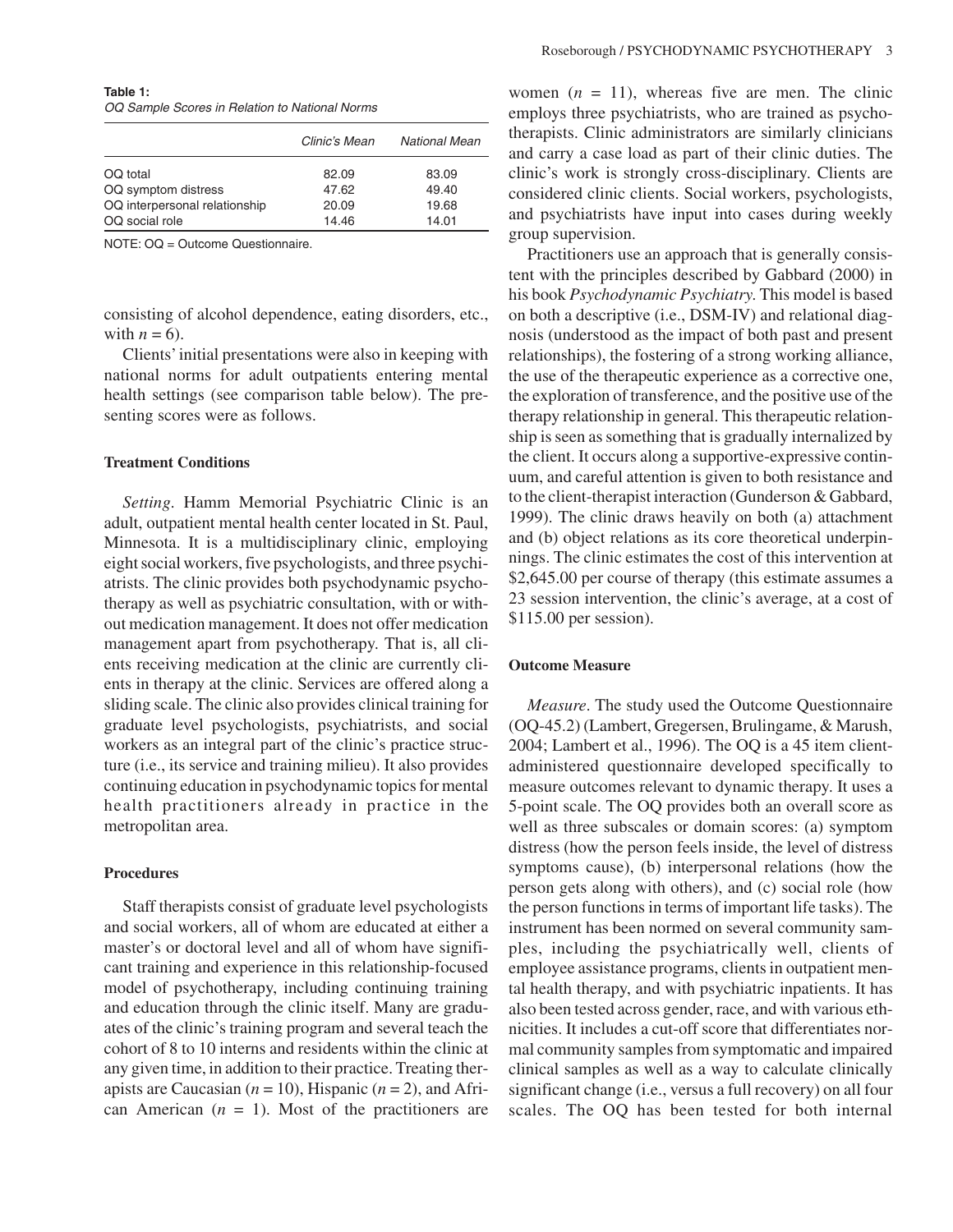consistency and for test-retest reliability (see Lambert, Finch, & Maruish, 1999; Mueller, Lambert, & Burlingame, 1998).

#### **Data Analysis**

The statistical package SPSS 12.0 was used to perform the inferential statistical analyses. A mixed effects model was chosen largely because of the nature of the data itself. For instance, repeated measures ANOVA could not be performed because of the amount of missing data in earlier clinic cases. Although most cases included a baseline, the other data points were spread out during the course of 3 or more years of therapy. There was a high degree of attrition: 127 cases had a baseline, 66 had a 3-month score, 64 had a 6-month score, 43 had a 9-month score, and only 35 had a score at 12 months. From 15 to 24 months, the number of respondents ranged around the low 20s at each 3-month interval, and only 7 respondents had data points at 3 or more years). Because of this degree of attrition (i.e., drop off), the decision was made to analyze a year's worth of data, which would be in keeping with existing studies (i.e., Asay, Lambert, Gregersen, & Goates, 2002; Kopta, Howard, Lowry, & Beutler, 1994) and offer a good basis for comparisons with existing literature.

The mixed effects model used is a regression-like approach. This approach allows the researcher to create a trend line, which shows both (a) the direction and (b) the statistical significance of a change. It also allows both within and between group comparisons. The model looks for trends or changes over time, by plotting residuals. As in regression, it assumes that a random or nonsignificant line is a straight and horizontal one. Time is seen as a fixed variable and each subject at each time point (in this case, each 3-month interval) varies randomly. Nonrandom changes move this line up or down to significant or nonsignificant degrees. Treating subjects as random effects also saves a number of degrees of freedom and allows for later between group comparisons.

#### **Power Analysis**

A power analysis was conducted using software from SSI.com (Congdon, 2001) called "Optimal Design", which provides a power analysis uniquely suited to (a) a mixed model, which uses both (b) repeated measures and (c) linear, quadratic, or cubic data. This model does so by factoring in the duration of the study, the expected effect size, the frequency and spacing of observations, the number of subjects, and the expected degree of variation

across persons (Raudenbush & Xiao-Feng, 2001). It uses all of this information to create a multidimensional power analysis (relying on vectors and matrices vs. a single value the way a unidimensional power analysis might in the case of ANOVA). Using this software and its underlying model (see Raudenbush & Xiao-Feng, 2001), it was determined that the 164 people in this study would provide a 72% probability of correctly identifying significant versus nonsignificant findings (a power or d value of .72).

### **RESULTS**

Research Question 1: Will people show statistically significant change between beginning and ending this treatment?

#### **Effect Size**

The overall effect size for this treatment was found to be moderate. The effect size for 1 year of treatment was calculated by subtracting the score at 1 year (OQTOT5) as the intervention mean from the baseline OQ (OQTOT1) and dividing that number by the baseline (OQTOT1) standard deviation. This yielded a d index of .41. This value is squarely in the middle of a medium effect size, as defined by Lipsey (1990) in a review of more than 6,700 studies on treatment effectiveness research. Similarly, an effect size was calculated using the same approach for the first 3 months of treatment, which had appeared as the only 3-month interval during which statistically significant change happened as part of, or defining, a unique treatment period. This analysis yielded an effect size of .44. This treatment effect was also thus moderate. The treatment effect was found to be, as expected, moderate or medium. The actual strength of the effect, however (.4) was less than anticipated and somewhat lower than the range in the existing literature, in which estimates have ranged from .6 to 2.02. Effect sizes for each of the subscales averaged .33.

## **OQ Total Score**

Respondents showed statistically significant change on the OQ total score (OQTOT) between beginning and ending this treatment. The mixed effects model looked at OQ total scores during the course of a year of treatment. OQ total scores were defined as the dependent variable. Time was identified as a fixed factor. A high degree of correlation between the testing periods was assumed and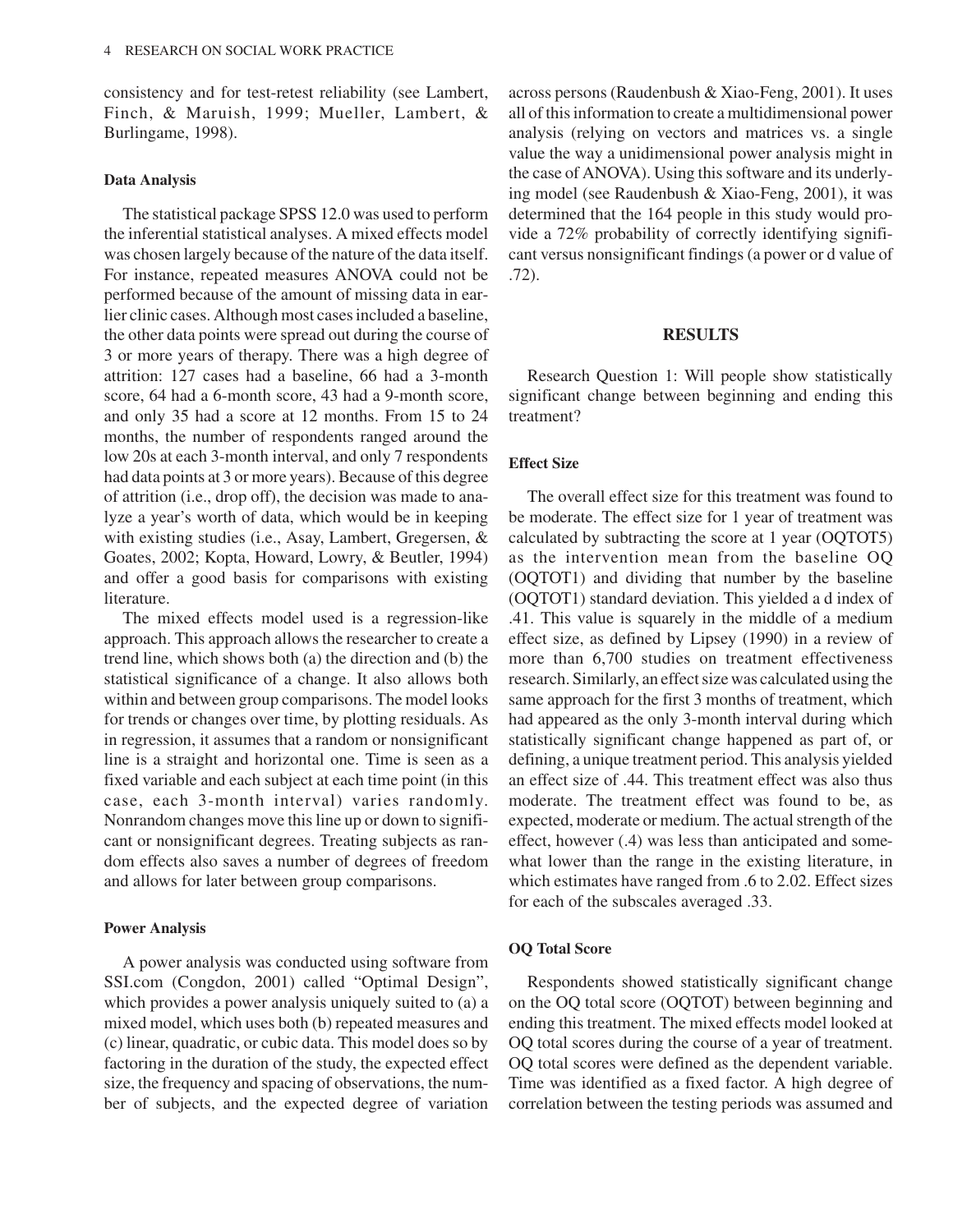was factored into the model, as Lambert et al. (1996) point to strong correlation coefficients between weeks on the OQ during a 10-week period ranging from .66 to .82 (p. 10). This assumption was also verified for this data set by running correlations between each of the OQTOT scores at each 3-month interval, which revealed correlations between OQTOT scores ranging from .312 to .875 (with most in the .5 to .7 range). The model constructed as such produced an *F* value of 4.67 (210.124), significant at  $p < .01$ , identifying OQ scores as changing significantly over time—in this case, during the course of a year. The nature of this change (in OQ total scores during a year) can be graphed as follows.

Change on this overall score (OQTOT) produced an effect size of .41.

#### **OQ Symptom Distress Subscore**

Statistically significant change was also made during the course of a year on the symptom distress subscale, which produced an  $F$  value of 4.1 (211.5), significant at  $\lt$ .01. That is, subjects did make symptomatic improvement during the course of a year, which was statistically significant. This held true across gender  $(F = .007, )$  $[140.4]$ , sig. = .93) and whether someone had a personality disorder  $(F = 2.3, [142.6], p = .13$ . Medication did make a difference here, with a large  $F(31.9 \mid 145.02, p <$ .01]). Change on this subscale produced an effect size of .38.

#### **OQ Interpersonal Relationships**

A similar pattern held true for the interpersonal relationship (IR) subscale. Statistically significant change was made during the course of a year, for both genders and for people with and without personality disorders (IR = *F* 3.1 [204.7], *p* < .016; *SR* = *F* 2.4 [276.6], *p* < .05). Change on this subscale produced an effect size of .29.

#### **OQ Social Role Subscale**

Statistically significant change was made during the course of a year, for both genders and for people whether they had a personality disorder. Similarly, the presence or absence of comorbidity did not affect outcome (*F* 1.450  $[144.0], p = .23$ , whereas medication did (*F* 17.8 [155.2], *p* < .01). Change on this subscale produced an overall effect size of .31.

Research Question 2: What are the variables significantly moderating outcome?



**Figure 1: Overall Change**

Results for each hypothesis individually tested are given below. An alpha level of .05 was used for all statistical tests.

*Medication*. Medication did exert a moderating influence in this study. Overall, people who were medicated during treatment began as more symptomatic than those who did not use medication. Those who were medicated tended to begin as more symptomatic and made a quicker initial recovery (had a stronger initial slope). This difference in slope (i.e., the nature of the recovery between the two groups), however, was not statistically significant. This held true across diagnoses. Interaction effects were explored between medication and depression (*F*[136.2] = 1.717), anxiety (*F*[139.5] = .093), and adjustment disorders and V-codes  $(F[127.5] = .61)$ . None were found to be specific.

That is, although medication exerted a strong moderating effect, this effect was broad and not unique to any of these three broad diagnostic groups. This is substantiated, too, by the finding that medication accounted for only 13.8% of variance explained, when added as a covariate and compared against recovery in general. Those who did not use medication also made statistically significant change (i.e., their scores trended downward) but more evenly and gradually.

*Comorbidity*. The presence or absence of a comorbid disorder did moderate outcome in this model, when comorbidity was specified as a covariate and treated as a fixed effect. It produced a strong effect, with an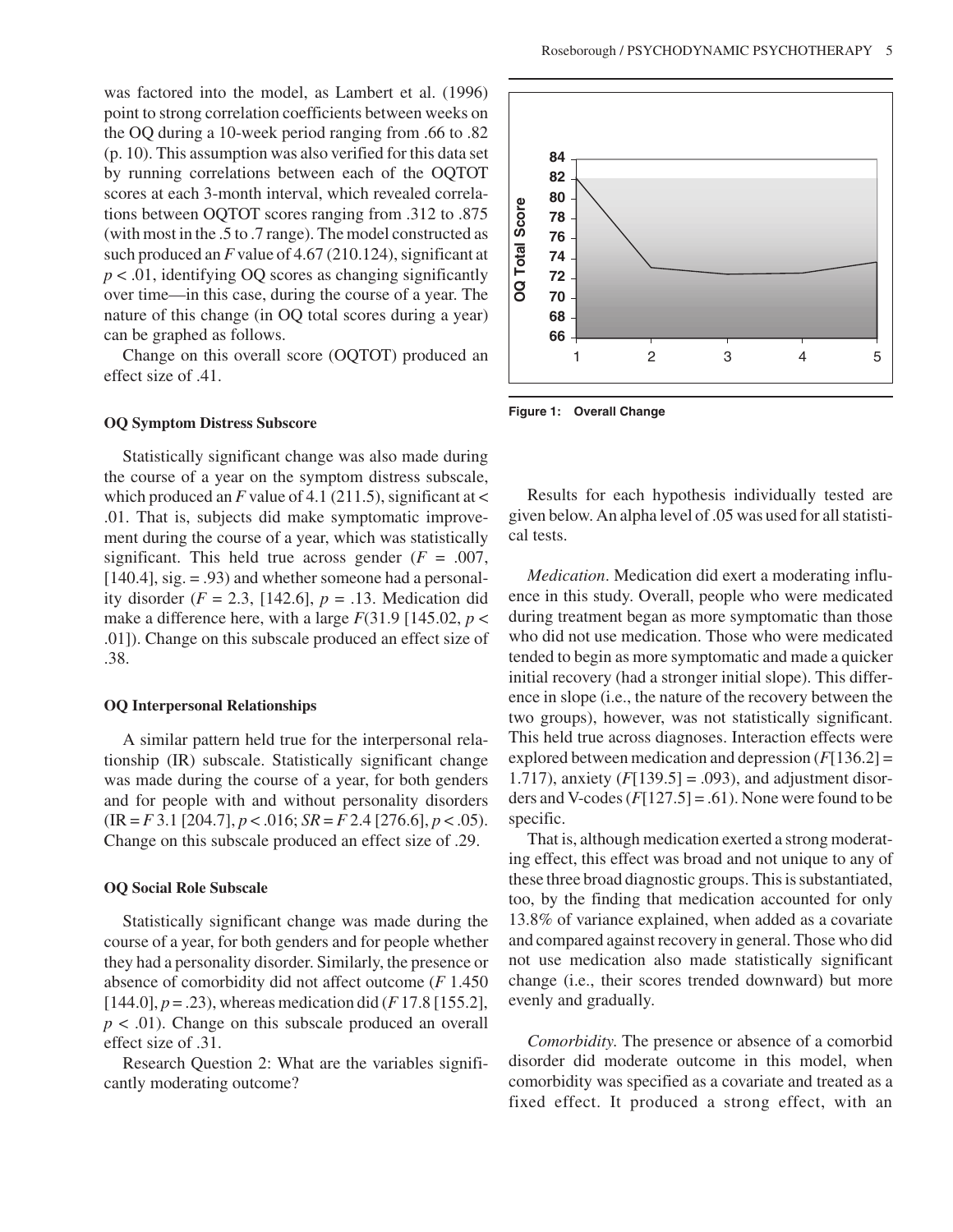associated *F* value of 4.630 ( $df = 133.0$ ) and was significant at  $p < .05$ . As might be predicted, people with comorbidity tended to begin treatment more symptomatic than those without. They did not, however, vary significantly in their recovery trajectory (i.e., slope)  $(F[200.4] = .7)$  from those without it. The presence of comorbidity accounted for only 3.9% of explained variance.

*Personality disorder*. Similarly, the presence of a personality disorder did not moderate outcome, when specified as a covariate and treated as a fixed effect  $(F[141.5] =$ 2.8). It accounted for only 3.9% of explained variance. Thus, the findings in this study suggest that although the presence or absence of comorbidity might predict a different starting point (i.e., intercept), the presence of a personality disorder did not necessarily carry the same prognostic or predictive power. In this study, subjects with comorbidity tended to begin treatment more symptomatic than those without it but followed a similar treatment recovery path (i.e., slope) to those without it.

*Demographic variables*. As can be seen below, demographic variables as a group did not tend to moderate outcome, with the exception in this study of household income. As predicted, gender did not moderate outcome in the mixed model, when specified as a covariate and treated as a fixed effect. It produced an *F* value of .01 (139.27 *df*). It accounted for a negligible .006% of explained variance. Age did not moderate outcome in this model, when specified as a covariate and treated as a fixed effect. The model produced an *F* value of 1.1 (348 *df*). Race did not moderate outcome in this model, when specified as a covariate and treated at a fixed effect. The model produced an *F* value of 3.01 (138.7 *df*), when dummy columns were created to compare White versus non-White in terms of treatment response over time.

*Household income*. Household income did moderate outcome when specified as a covariate and treated as a fixed effect  $(F[134.3] = 10.3, p < .05)$ . People with greater incomes began treatment as more symptomatic than those without, although again, their treatment path followed that of the broader clinic population. Income did not correlate significantly with length of treatment (i.e., number of sessions) in a bivariate correlational analysis. People with greater incomes did not tend to stay any longer (or shorter) than others in treatment. Although statistically significant, household income itself also only accounted for 4.5% of explained variance when added as a covariate.

There was no interaction effect between improvement over time and income:  $F(197.9) = 1.24$ .

*Education*. Educational level did not moderate outcome when specified as a covariate and treated as a fixed effect in this model. Two categories were compared. First, those who attended college were compared with those who had not and no significant differences were found:  $F = .13$  (139.2). Also, those who had attended high school only were compared with those who had pursued any form of postsecondary education. No significant differences emerged here either:  $F = .32$  (144.2).

*Diagnostic cluster*. *Diagnostic cluster* was broken down into three diagnostic subgroups that were compared: (a) mood disorders, (b) anxiety disorders, and (c) adjustment disorders or V-codes (i.e., problems in living). Both mood disorders  $(F = 3.5$  [136.4]) and anxiety disorders  $(F = .53$  [141.16]) failed to moderate outcome when compared against other diagnoses. This held true as well when depression and anxiety were compared against each other  $(F = .1 [59.7])$ . Only adjustment disorders emerged as a cluster significantly moderating or affecting outcome over time. People with adjustment disorders began treatment as significantly less symptomatic than the broader clinic population (with a mean starting OQ total score of 64.88) but followed a very similar recovery path.

*Length of treatment*. The length of treatment defined as the number of visits did moderate outcome in this model when number of sessions was specified as a covariate and treated as a fixed effect. It produced an *F* value of 5.4 (1, 176.3),  $p < 0.05$ . This took the form of a general effect and was not diagnosis-specific. It was also a small effect, accounting for only 2.5% of explained variance. Similarly, no specific interactions were found between number of sessions over time and anxiety, depression, or adjustment disorders and V-codes. Interestingly, those people who would stay longest in treatment began somewhat less symptomatic than those who would end treatment earlier. The treatment path, however, had a similar slope. There was no unique recovery path that emerged for people who stayed longest in treatment. It thus seems that number of sessions exerts a significant influence but only insomuch as it demarcates where people begin treatment (as less symptomatic). It does not, from these findings, predict a unique recovery pattern, a differential effect on any particular diagnostic group, or correlate with higher or lower scores after a year of treatment.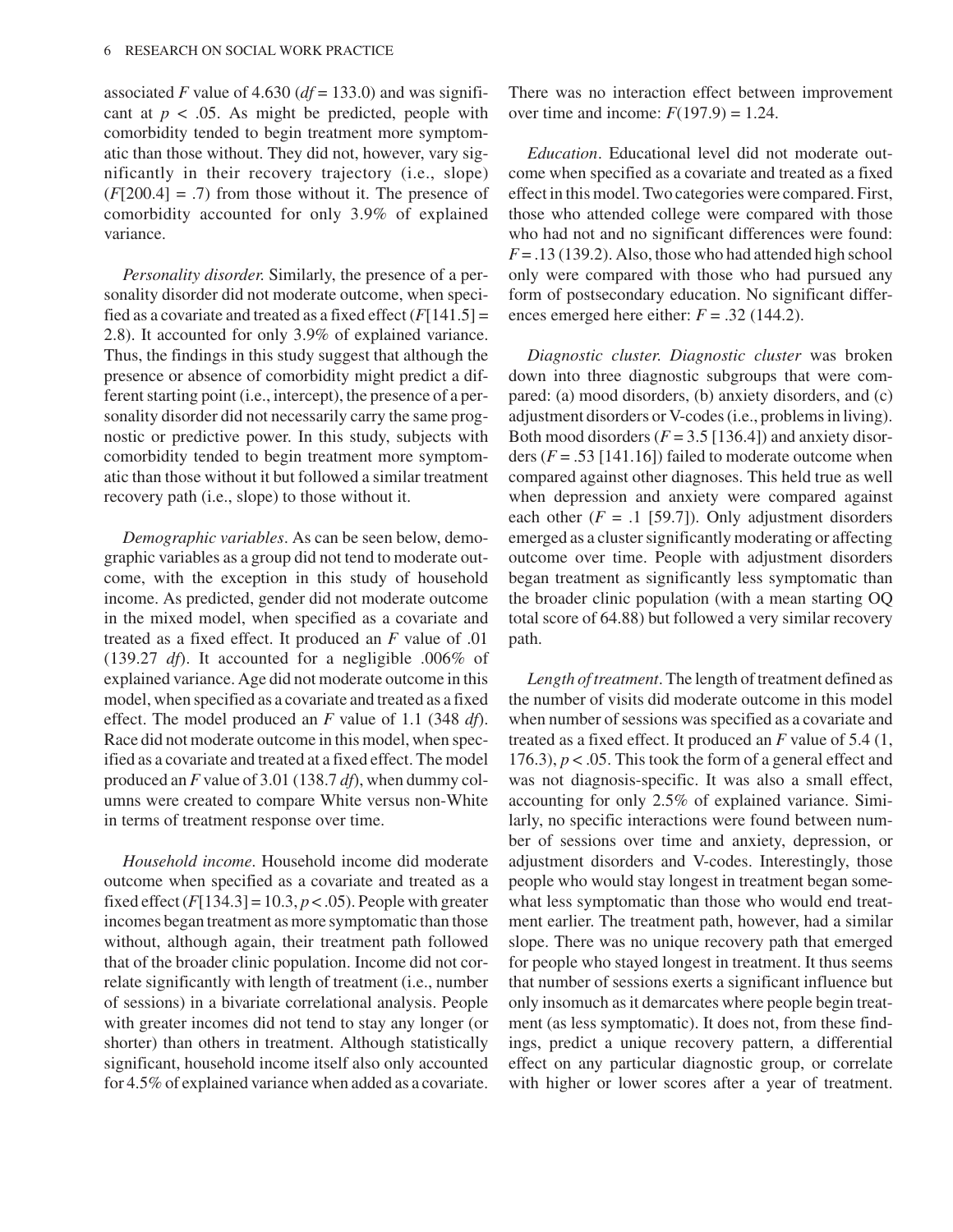Thus, although their beginning score is unique, their treatment path and ending point, are not.

*Initial symptom severity*. Initial symptom severity did moderate outcome in this model when specified as a covariate and treated as a fixed effect. It produced a strong effect, with an F  $(280.8) = 3.3, p < .05$ , and accounted for 57% of explained variance when added as a covariate versus recovery in general. It was also one of the few variables that produced not only a different intercept or starting point but a distinctive slope that was distinct from the general clinic population over time. Those people who began treatment with greater symptom severity had a slower and less consistent recovery path. This can be seen especially in the statistically significant bump or increase in symptoms at time 4 (i.e., 9 months).

Interpersonal functioning at baseline did moderate outcome in this model, when specified as a covariate and treated as a fixed effect. Interpersonal functioning in this case was operationalized as the IR subscale on the OQ at baseline (Time 1). An analysis of interaction effects was done between OQTOT change over time and OQ IR scores at baseline. First, interpersonal functioning at baseline did moderate outcome  $(F[1, 170.4] = 38.5, p < .$ 05), accounting for 31.8% of explained variance. Second, a small interaction effect was discovered that approached, but did not reach, statistical significance: *F*[4, 232.7] = 2.2. This means that although those people with poorer initial relationships (in the form of higher scores on the IR subscale at baseline) tended to begin treatment more symptomatic (having higher OQTOT scores at baseline) than those without such IR subscores at baseline, their recovery path (i.e., slope) was not unique. The small uptick at time four (9 months), evident visually below, was not statistically significant.

## **DISCUSSION AND APPLICATIONS TO RESEARCH AND PRACTICE**

The findings suggest that clients receiving psychodynamic psychotherapy make both clinically and statistically significant change over time as measured by the OQ 45.2. These findings add evidence that this historically under-researched and widely practiced form of psychotherapy is associated with clients reporting improved outcomes when examined broadly across practitioners and across heterogeneous diagnoses. It also suggests that a common course of recovery may exist across a large number of variables. This study adds important information to dynamic literature in the area of moderating variables of

outcome that have been limited in previous studies. It does so within a longitudinal context and uses an empirical measure. It also points to the importance of the first 3 months of treatment. All of this is significant in that many previous studies of psychodynamic treatment have been criticized for lacking the above: a longitudinal component, an empirical measure, and attention to moderating variables. This study adds to the existing literature by responding to the limits of these previous studies.

The findings point to statistically and clinically significant change on both the OQ total score and all three subscale scores (*symptom distress*, *IRs*, and *social role* functioning) over time. This change held true across broad diagnostic clusters (i.e., depression, anxiety, and adjustment) and whether someone had a personality disorder. This is in keeping with existing literature that psychodynamic psychotherapy is effective in the treatment of depression (Leichsenring, 2001), anxiety (Svartberg, Seltzer, & Stiles, 1998), and personality disorders (Leichsenring & Leibing, 2003).

Change over time on one particular subscale merits special attention. The OQ's Symptom Distress subscale allowed this study to speak to Seligman's (1995) call for future research to look at symptom change apart from clients' self-reporting on their more subjective sense of satisfaction with therapy. Subjects in this study did make statistically significant symptom change over time. This held true for not only the OQ total score (i.e., overall score) but for the symptom distress subscale. The Symptom Distress subscale produced an effect size of .38, the highest among the three subscales (which ranged from .28 to .38). Only the overall or OQ total score produced a stronger effect size (.41). In both cases, the majority of change occurred during the first 3 months. The 0 to 3 month interval in both cases proved to be the only discrete period in which statistically significant change occurred in relation to any other 3-month treatment interval.

This finding is similar to a recent finding by Lambert et al. (2003), who point to the importance of the first five sessions in forming an alliance and in producing some symptom change. Lambert et al. speaks to the need for early feedback on symptom change on the OQ, concluding that clients do not wait for an alliance to develop or for symptom change. His study used 1,020 clients and 49 therapists. Based on his findings, he concludes that (a) "ongoing feedback leads to better outcomes" (Cooper, 2003, p. 16) and that (b) "research tells us that clients who deteriorate in the first sessions don't eventually get better. . . . they leave therapy" (Cooper, 2003, p. 16). The finding in this study that the most change appears to happen in the first 3 months of therapy substantiates Lambert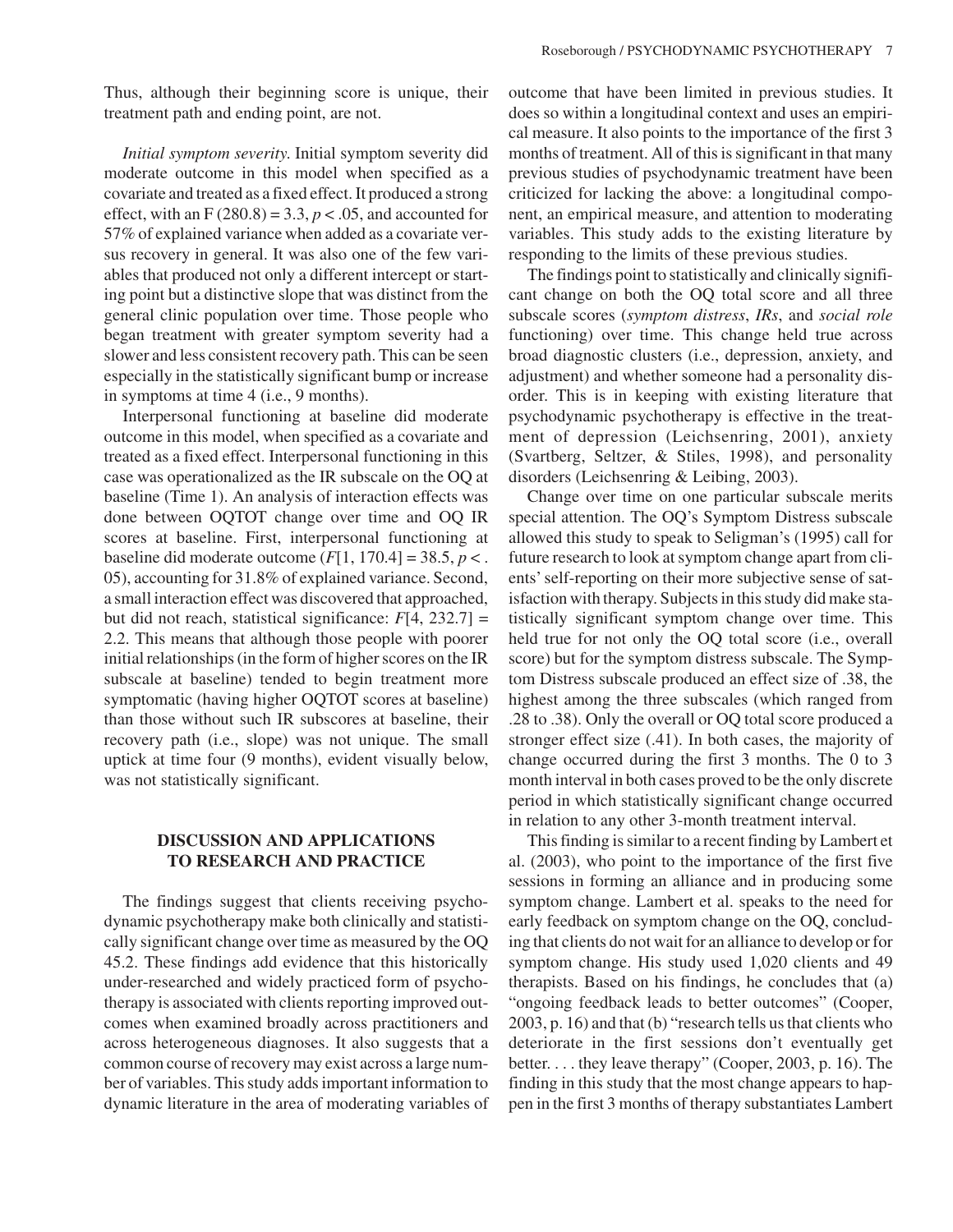et al.'s finding as to the importance and prognostic value of this early period. Finally, this study's findings also support the existing literature that suggests that demographic variables such as gender, race, and age do not tend to moderate outcomes (i.e., Barkham, Rees, & Shapiro, 1996; Sandell et al., 2000; Warner, 1998).

This study benefited from those traits associated with effectiveness studies. For instance, the data are from a naturalistic clinic setting, and uses 30 different treating therapists, with subjects (clinic clients) who come and go with a multitude of diagnoses. As can be seen in the descriptive analysis, nearly half (44.5%) of subjects in this sample presented with more than one diagnosis. Subjects were thus not screened out for people with single diagnoses in the way they often are in more traditional efficacy studies. This is important because it speaks to the potential generalizability of these findings to other clinic settings that are often characterized by clients with similar features (comorbidity, multiple treating therapists, etc.). Because this data collection is part of routine clinic procedures, subjects also were not paid and did not receive extra attention for participating in a study. This in itself may soften or minimize any expectancy effects such as change because of a desire to please the clinician or simply because of increased contact with providers.

A fairly uniform intervention was delivered in that this clinic provides a large amount of weekly supervision and ongoing training that are strongly dynamic in nature. Thus, although the study suffers from a lack of manualization or other treatment adherence measures, the clinic's strongly and uniquely psychodynamic identity, with its accompanying training and supervision, may help to buffer against the lack of manualization and adherence issues. This impression has also borne out recently in this author's interviews with all clinic staff about what constitutes the treatment, which revealed a great deal of uniformity in terms of how clinicians report they practice generally and in how they would approach treating a given diagnosis: major depression.

Limitations include a lack of specificity in the form of attention to individual diagnoses. This study did look at diagnostic clusters (i.e., mood, anxiety, and adjustment disorders). It did not look specifically at major depression or other distinct disorders. Such attention to individual diagnoses would be a useful direction for future research to see if individual diagnoses produce similar recovery trend lines, in studies with larger sample sizes, more frequent measures, and more power. This analysis was limited by the number of data points used (five). More data points would likely provide a more nuanced or detailed picture of the nature of this change.

The amount of missing data presented a particular set of challenges and limitations. The high degree of middlephase missing data and the infrequent measures resulted in a loss of power. The power analysis was ex post facto or after the fact. See Wilkinson and the Task Force on Statistical Inference (1999) for discussions about the validity of and alternatives to such an analysis. Some have called for not using a power analysis in this way and for relying strictly on the confidence intervals themselves. There is not, however, uniform agreement on this.

The possibility of expectancy and placebo effects certainly exist as additional threats to internal validity. It is possible that clients sought to please their therapist with improving scores over time. However, this is somewhat tempered in that support staff administered the OQ, it was computer scored, and at this point in the clinic's research, the OQ was not formally reviewed with clients in most cases. It is possible, although, that clients would wish to see their experience over time as positive and to thus report improved outcomes. Placebo effects may thus exist and are even likely. These, however, are not limited to this type of therapy. They have been reported as a common factor in both medical and psychiatric outcomes broadly (Benson & Starke, 1996; Hubble, Duncan, & Miller, 1999). Additional threats include phenomena such as maturation and regression to the mean: the notion that people often improve or simply revert to their baseline, irrespective of any treatment or formal intervention. This is especially as risk in a time series design such as this, as Campbell and Stanley (1963) note.

The next steps for research in this area are related. They include the use of empirical measures such as the OQ at more frequent intervals (monthly measures) and with less missing data. This would allow for greater power, a more detailed picture of what this change looks like over time, and closer comparisons with existing literature on recovery trends (Lambert et al., 2003). Future comparisons and replications would be aided by researchers using a common or shared battery of measures (Miller, Luborsky, Barber, & Docherty, 1993). This would allow studies using the OQ to compare results with studies using the OQ versus comparing the OQ to instruments such as the social adjustment scale.

Future studies would also benefit from the use of treatment fidelity measures. Although supervision and a fairly theoretically homogenous approach was used in this study, future studies would benefit from an even better defined treatment such as the use of either or both (a) a psychodynamic treatment manual and (b) measures of fidelity to the treatment itself. This could be done through supervision during the study itself or thorough independent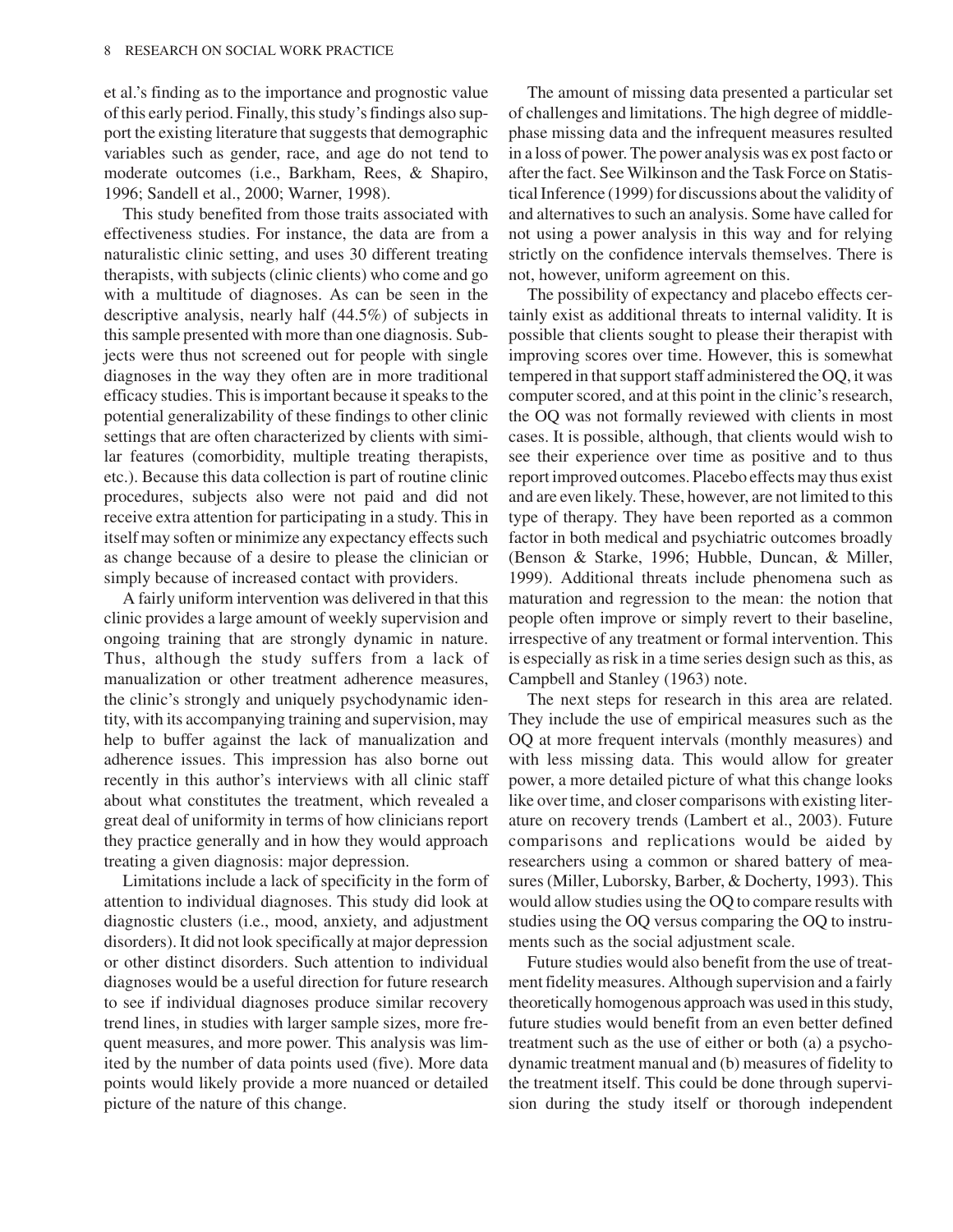assessors rating the degree of adherence via video or audio tape. If the above could be done in relation to particular diagnoses, the design would be especially strong, reaping the benefits of both (a) effectiveness research in a naturalistic setting with (b) tighter design controls. This would also speak to remaining questions in the literature as to which treatments are best for which people with which diagnoses.

This study similarly lends support for a more brief and focused dynamic treatment as a viable or legitimate form of treatment. Of course, other literature exists speaking to the length of treatment as being diagnosis-specific. Whereas diagnoses such as borderline personality disorder (Beck, 1995; Linehan, 1993) often call for longer term treatments (i.e., greater than a year), this study lends support to the idea that for more acute diagnoses, a timelimited dynamic therapy can be effective. This is a finding in line with both Strupp and Binder (1984) and with the American Psychological Association's list of empirically supported treatments, both of which discuss brief or timelimited dynamic therapies with good research behind them. Agencies, too, can use these convergent findings to inform their own internal policy decisions as to how they think about limiting or dispensing therapy as a resource.

Last, the findings from this study have several implications for how psychodynamic theory is conceptualized. First, psychodynamic theory has often historically claimed its authority by way of attributed authority. It has stayed in the realm of theory, without its tenets being empirically tested (Stone, 1997). This study, which used an empirical measure, lends weight to the claim that dynamic therapy is effective, when tested. Second, the finding that the most significant change (on all OQ scales) happens within the first 3 months of a year-long therapy points to the idea of an initial therapeutic window. This finding has several important implications itself. Not only does it point to the importance of initial improvement but it challenges the psychodynamic idea that people need to get worse before they get better. That is, in this study, improvement happens up front versus later. This challenges the idea of an incubation theory, in which change is hypothesized to begin later in or even after the therapy ends. A quantitative study by Huber, Klug, and von Rad (2002) reached a similar conclusion (they did not find evidence for an incubation period in dynamic therapy).

The idea that longer is better is also not necessarily supported in that although length of treatment did moderate outcome in this study, it did so by affecting where clients began treatment on the OQ versus how they recovered. No interaction effects were found between length of treatment and improvement at Time 5 (1 year of treatment). This may argue for a more targeted, more brief intervention, consistent with what this clinic offers (the average number of sessions for this clinic's entire population is 23; the modal number for this data set was 27). However, the limits of this design, along with the degree of attrition, should temper any final conclusion on this question based on this data. The findings do begin to suggest, although, that psychodynamic therapy can be offered in both an effective and cost-effective way in a real-life clinic setting and that it may not be the black hole (i.e., expensive therapy without benefit) that many have feared it might be.

## **REFERENCES**

- American Psychological Association. (1993). *A report adopted by the Division 12 Board*. Washington, DC: Division 12 Office of the American Psychological Association.
- Anderson, E. M., & Lambert, M. J. (1995). Short-term dynamically oriented psychotherapy: A review and meta-analysis. *Clinical Psychology Review*, *15*(6), 503-514.
- Asay, T., Lambert, M., Gregersen, & Goates, M. (2002). Using patientfocused research in evaluating treatment outcome in private practice. *Journal of Clinical Psychology*, *58*, 1213-1225.
- Barber, S., & Lane, R. C. (1995). Efficacy research in psychodynamic therapy: A critical review of the literature. *Psychotherapy in Private Practice*, *14*(3), 43-69.
- Barkham, M., Rees, A., & Shapiro, D. (1996). Outcomes of time-limited psychotherapy in applied settings: Replicating the second Sheffield psychotherapy project. *Journal of Consulting & Clinical Psychology*, *64*, 1079-1085.
- Beck, J. S. (1995). *Cognitive therapy: Basics and beyond*. New York: Guilford.
- Benson, H., & Stark, M. (1996). *Timeless healing: The power and biology of belief*. New York: Scribner.
- Campbell, D. T. & Stanley, J. C. (1963). *Experimental and quasiexperimental designs for research*. Boston: Houghton Mifflin.
- Congdon, R. (2001). *Optimal design: Freeware/shareware program for calculating power within a mixed or hierarchical linear model*. Retrieved on April 20, 2004, from www.jiscmail.ac.uk/lists/multilevel.html
- Cooper, G. (2003). Clinician's digest. *Psychotherapy Networker*, March/April, 16.
- Doidge, N. (1999). How to preserve psychoanalysis: Introduction to Gunderson and Gabbard. *Journal of the American Psychoanalytic Association*, *47*, 673-676.
- Freedman, N., Hoffenberg, J., Vorus, N., & Frosch, A. (1999). The effectiveness of psychoanalytic psychotherapy: The role of treatment duration, frequency of sessions, and the therapeutic relationship. *Journal of the American Psychoanalytic Association*, *47*, 741-771.
- Gabbard, G. (2000). *Psychodynamic psychiatry*. Washington, DC: American Psychiatric.
- Gunderson, J. G., & Gabbard, G. O. (1999). Making the case for psychoanalytic therapies in the current psychiatric environment. *Journal of the American Psychoanalytic Association*, *47*, 679-704.